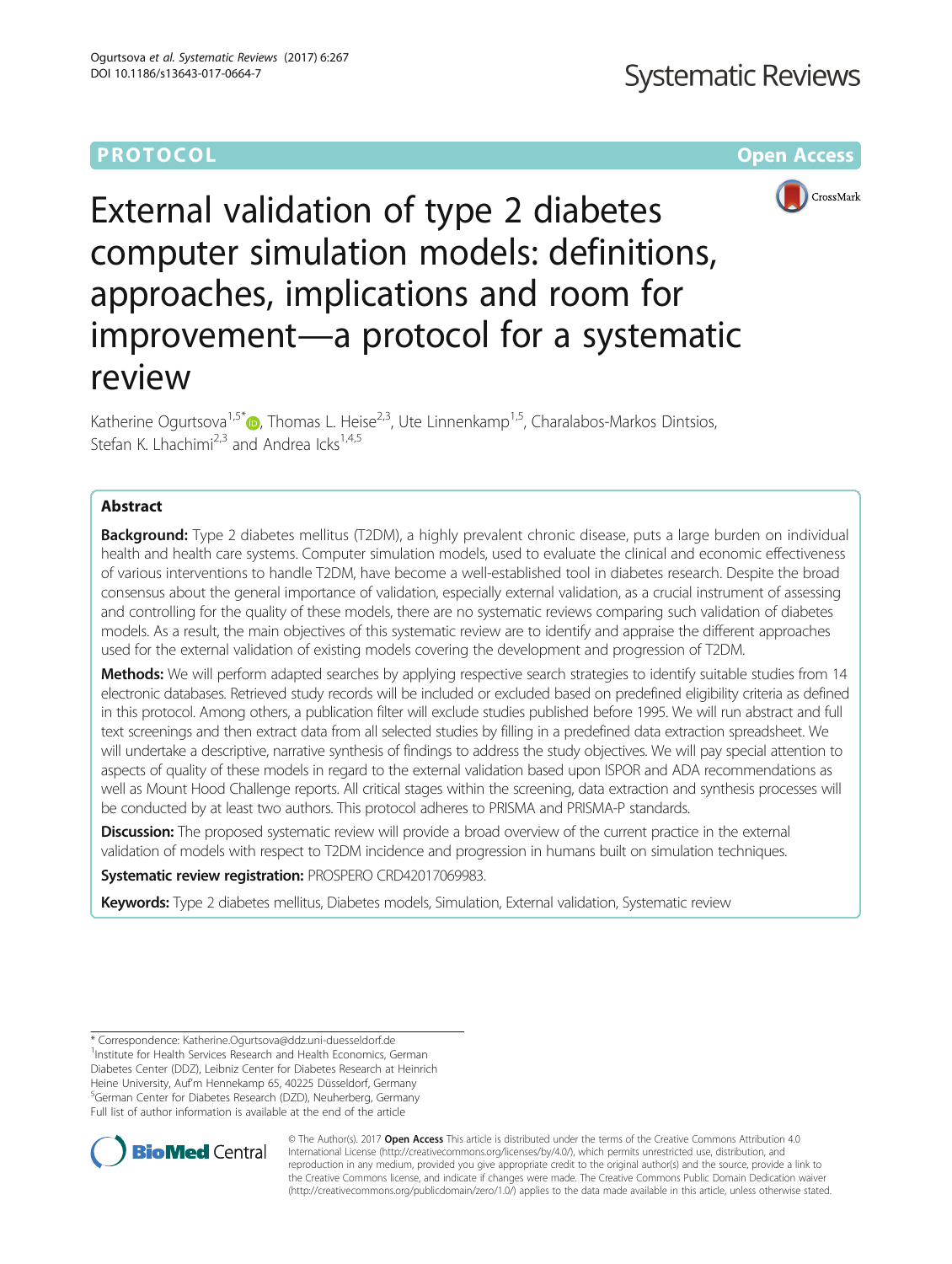# Background

Diabetes mellitus (DM), characterised by increased blood glucose concentration, is a major health care challenge: more than 415 million adults (20–79 years old), or 8.8% in the given age group, were living with this chronic condition in 2015 according to the latest estimates of the International Diabetes Federation (IDF). This figure, even by conservative projections, will reach 642 million in 2040 [[1\]](#page-8-0). While there is a spectrum of metabolic disorders under the label 'diabetes', the majority of cases (90 to 95% [[2\]](#page-8-0)) may be classified as type 2 diabetes mellitus (T2DM).

T2DM is a chronic condition that may often remain undiagnosed over several years. Medical conditions related to T2DM, such as retinopathy, often emerge before the time of the clinical diagnosis of T2DM [\[3, 4](#page-8-0)]. Moreover, final stage complications such as blindness, limb amputation, renal failure, stroke or myocardial infraction result in high health care expenditures and loss of healthy life years that put an unstringed burden on a patient's health and the health care system in general [[5\]](#page-8-0).

Computer simulation models are often employed to evaluate the clinical and economic effectiveness of various interventions that are considered for implementation or have already been implemented in a health care system [[6](#page-8-0)–[8\]](#page-8-0). Using computer simulation models allows addressing characteristics of different patient populations extensively under multiple independent conditions and treatments. Furthermore, models can simulate health outcomes over periods of more than 5–10 years, which is useful for chronic conditions when considering the long-term clinical and economic impact of different intervention scenarios [\[9](#page-8-0)]. Modelling assists clinicians or policy makers in the decision making process by synthesizing the existing evidence base in a transparent way with regard to complexity, variability and uncertainty of health and disease progression [\[9](#page-8-0)].

Diabetes modelling is a relatively recent technique in health economic analysis. The first publication of a fully integrated (including the full range of complications) economic model of type 1 diabetes mellitus (T1DM) was published in 1996 [[10](#page-8-0)]. As shown in systematic reviews regarding this topic [\[11](#page-8-0)], the first influential work on T2DM modelling was the article 'Model of Complications of NIDDM: I. Model construction and assumptions' by Eastman et al. published in 1997 [[12](#page-8-0)]. Now, computer simulation is recognized as a well-established method to harmonize and personalize the abundance of evidence on long-term effects of diabetes, which helps to answer 'what if' questions about treatment effects. Researchers intend using the models in the analysis of clinical and cost-effectiveness of different, mostly pharmacological, interventions [\[11](#page-8-0), [13, 14](#page-8-0)].

Therefore, it is of utmost importance that there is confidence in the models to provide an accurate re-flection of disease progression in real life [[15, 16](#page-8-0)]. This is particularly true for chronic diseases such as T2DM, which develop over a long period of time and are associated with significant morbidity and mortality and a substantial burden to the health care system and to society.

Several ways of assessing and controlling for the quality of these models are in use, in which validation is a crucial part [\[15](#page-8-0)–[17\]](#page-8-0). According to the recommendations given in the report of the International Society for Pharmacoeconomics and Outcomes Research (ISPOR) Good Research Practice Task Force, validation of models is categorized in three main groups: internal validation, betweenmodel validation, and external validation [[18](#page-9-0)]. The American Diabetes Association (ADA) released guidelines [\[9](#page-8-0)] to standardize the description and validation of diabetes models. They defined criteria that, if followed, would build confidence for a model to accurately perform its intended function: the steps that can be taken by model developers to ensure that others can reproduce the results and build confidence that the models are accurate, useful and reliable.

'External validation' refers to the ability of the model to accurately predict or replicate the results of studies that were not used to build the model [\[18](#page-9-0), [19\]](#page-9-0). This ability of replicated external studies is appreciated as a model's intended purpose [\[9](#page-8-0)]. Eddy et al. [[19\]](#page-9-0) gave the best practices of a formal process to conduct external validation. They suggested that modellers should make a description of the external validation process and its results available on request. Moreover, they should identify parts of the model that cannot be validated given a lack of suitable sources and describe how the related uncertainty was addressed.

The Mount Hood Challenge meetings are organized to promote validity and reliability in diabetes modelling [[16](#page-8-0)]. The first meeting of health economic simulation modelling groups focusing on diabetes took place in 1999 and challenged only two simulation models [[20\]](#page-9-0). Several of the later meetings were focusing on the external validation of models but only for models developed by researchers attending the meeting [\[15, 16](#page-8-0)]. However, the organisers stated that there was still no clear consensus on what precisely model validation means [[15\]](#page-8-0): appropriate statistical approaches should be defined to assess correlation between model and clinical trial outcomes, and limits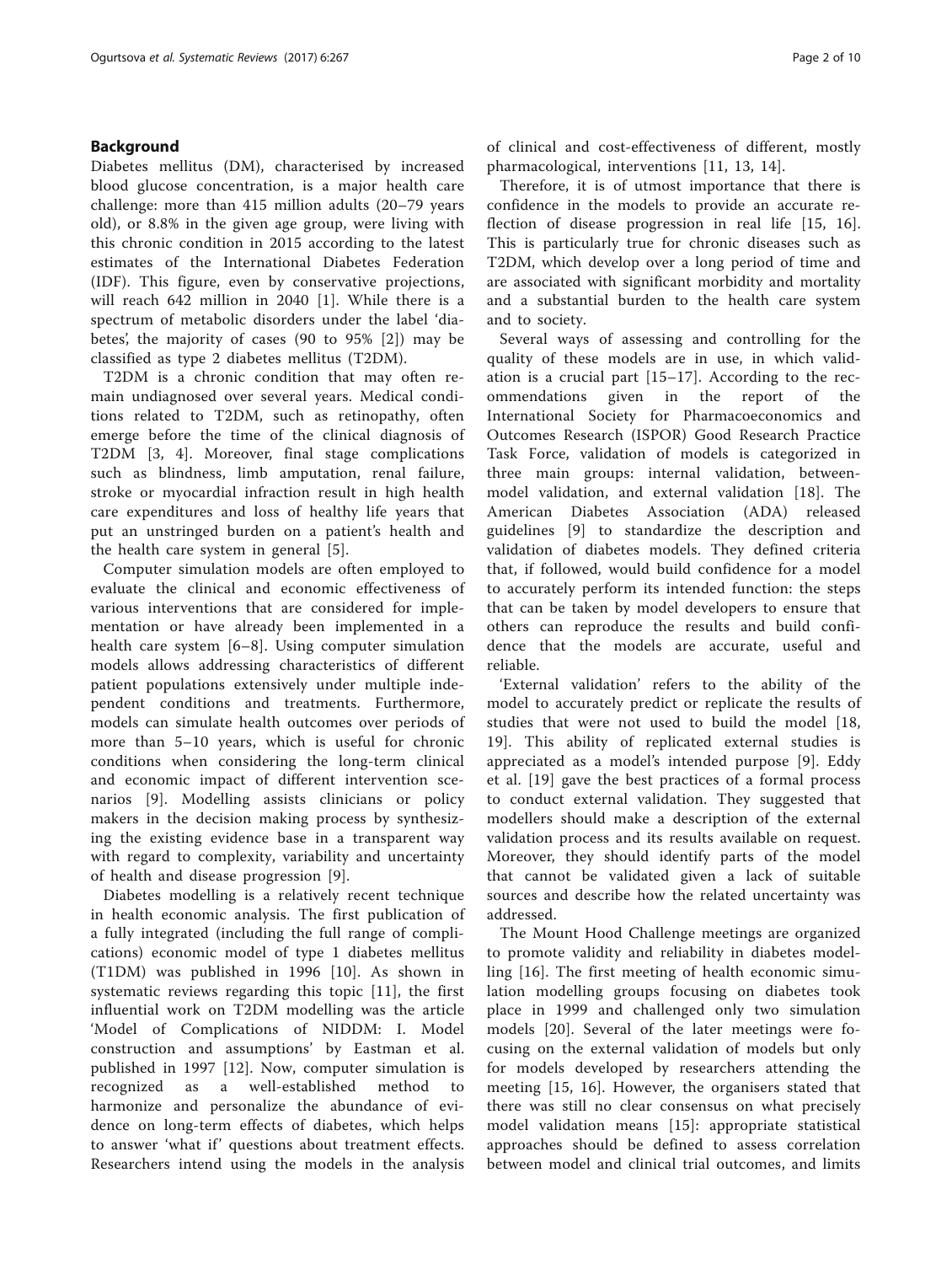<span id="page-2-0"></span>could be predefined for model accuracy and precision.

Several systematic literature reviews comparing and assessing the quality of diabetes models are available. In 2010, two reviews included DM models published before 2008 and focused on health-economic aspects of diabetes models, specifically, their use for pharmacological treatment evaluations [[11, 13](#page-8-0)]. Three years later, a review by Charokopou et al. updated results by including studies published between 2008 and 2013 [[14\]](#page-8-0). Moreover, a systematic health economic assessment of three models (the US Centers for Disease Control and Prevention (CDC-RTI) Diabetes Costeffectiveness Model [[21\]](#page-9-0), the Quintiles IMS CORE Diabetes Model (CORE) [[22\]](#page-9-0), and the Archimedes model [[23\]](#page-9-0)) was conducted by Becker et al. in 2011 [[24\]](#page-9-0). In 2016, Henriksson et al. [[25\]](#page-9-0) focused on economic models of T1DM and provided an overview of the characteristics and capabilities of available models. Also, Kirsch published a systematic review of Markov models evaluating multicomponent disease management programs for DM in 2015 [[26\]](#page-9-0).

In four of six literature reviews (Yi et al. [\[13](#page-8-0)], Becker et al. [\[24](#page-9-0)], Tarride et al. [[11\]](#page-8-0), Charokopou et al. [[14\]](#page-8-0)), the authors evaluated whether internal and external validation of the models was reported. Only in one review [\[24](#page-9-0)] did the authors appraise the validation approaches by applying the criteria to assess a models' quality recommended by the panel of the ADA [[9](#page-8-0)]. Becker et al. [[24\]](#page-9-0) found that while there were reports on extensive validations for all of the assessed models, results were not directly comparable due to different outcomes, studies or populations used. By focusing on the use of DM models in practice, these reviews may not have identified all published models in the field of T2DM per se and may not have identified all evidence associated with the validation of the identified models.

Despite the broad consensus about the general importance of the validation of models presented in the literature, there are to our knowledge no systematic reviews comparing the practice of validating diabetes models. Such a systematic review might serve to understand, improve and critically appraise current practices, in particular, in the context of the external validation.

The lack of extensive reviews in regards to validation of the models can be explained by the specific challenges faced in the field. The models are diverse in their structure and the underlying assumptions and use of inhomogeneous methods to conduct the validation and to report their results and respective methodology. Furthermore, most of the diabetes models are built on the same data sources (e.g. The

United Kingdom Prospective Diabetes Study (UKPDS)) [[11](#page-8-0), [14](#page-8-0), [25\]](#page-9-0), or the availability of data sources is limited.

# Study objective and rationale

The main objective of this systematic literature review is to identify and appraise the quality of approaches that are being used for the external validation of existing computer models covering the development and progression of T2DM in human populations.

We will review identified models with regard to the validation efforts to provide an overview of current practices reported in the literature and to find out if these practices are in line with the recommendations given elsewhere [\[9](#page-8-0), [15](#page-8-0)–[17\]](#page-8-0).

We will summarise the findings of the studies by each model identified. The information from articles and reports on each model will be aggregated and compared with other models.

# Methods

### Protocol

This protocol adheres to the Preferred Reporting Items in Systematic Reviews and Meta-analyses (PRISMA) statement [[27\]](#page-9-0) and PRISMA for systematic review protocols (PRISMA-P) statement [\[28](#page-9-0), [29](#page-9-0)]. The PRISMA-P checklist is given in Table 3 in the [Appendix](#page-6-0). The protocol is registered in the International Prospective Register of Systematic Reviews (PROSPERO) CRD42017069983.

### Eligibility criteria

We will include studies reporting and describing the use of a computer simulation model with the characteristics given in Table [1](#page-3-0).

We will exclude studies published before 1995 from our review because computer simulation of diabetes is a relatively new concept. Two previous systematic literature reviews [\[25, 26\]](#page-9-0) also restricted the time frame of their searches to the year 1995: the authors justified the limitation by the fact that the first two relevant publications were published in 1996 [\[10](#page-8-0)] and in 1997 [\[12](#page-8-0)], respectively.

## Information sources

We will search the following literature databases: MEDLINE (via NLM, PubMed), CENTRAL (via Wiley), EMBASE (via Ovid SP), EconLit (via EBSCOhost), Web of Science (via Thomson Reuters), PsycINFO (via Ovid SP), Scopus (via Elsevier) and NHS Economic Evaluation Database (NHS EED) (via Wiley).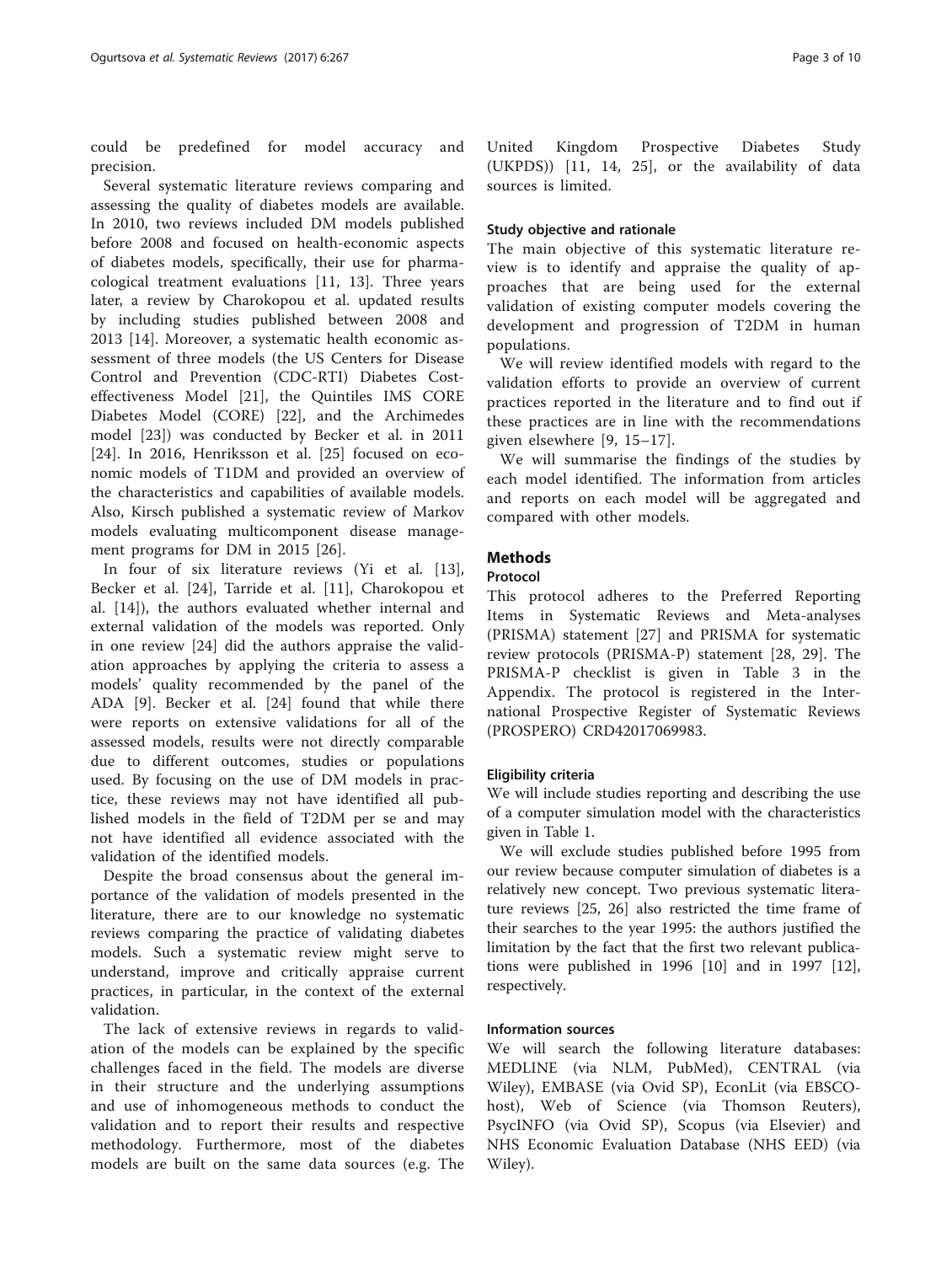<span id="page-3-0"></span>Table 1 Eligibility criteria in study selection

| Criteria            | Inclusion                                                                                                                                                                                                                                                                                                                                                            | <b>Fxclusion</b>                                                                                                             |  |
|---------------------|----------------------------------------------------------------------------------------------------------------------------------------------------------------------------------------------------------------------------------------------------------------------------------------------------------------------------------------------------------------------|------------------------------------------------------------------------------------------------------------------------------|--|
| Model structure     | • The model focuses on the incidence and/or progression of T2DM;                                                                                                                                                                                                                                                                                                     | • The model does not describe the onset and the<br>development of T2DM but focuses on a partial<br>aspect of the disease; or |  |
|                     | • The model has an explicit disease state structure: {{healthy} or<br>{IGT}(Impaired Glucose Tolerance) or {IFG} (Impaired Fasting Glucose) or<br>{pre-diabetes or {high-HbA1c}} and {{T2DM} or {T2DM with<br>complication(s)}}. IGT, IFG, high-HbA1c and diabetes should be defined<br>according to ADA [34] or WHO [35] criteria;                                  |                                                                                                                              |  |
|                     | • The model is based on a real-life population: a tool must be able to<br>model different populations that vary in age and/or gender structure.<br>The starting population may comprise healthy individual (cohorts) and/<br>or individuals (cohorts) in advanced stages of T2DM with/or without<br>complications;                                                   | • The model is covering only T1DM.                                                                                           |  |
|                     | · The model has employed a projection: a tool must be able to<br>appraise changes in the health of the population over time (both<br>short- (1 to 10 years) and long-term (> 10 years) projections); and                                                                                                                                                             |                                                                                                                              |  |
|                     | · The model has employed explicit risk factors (for example,<br>comorbidities, BMI, hypertension, level of total cholesterol, socio-<br>economic status, education, ethnicity, smoking, etc.): risk factors and<br>their impact on the disease progression are explicitly displayed in the<br>model at every time period and for every individual or subgroup units. |                                                                                                                              |  |
|                     | Methods/techniques • The model is based on simulation techniques; and                                                                                                                                                                                                                                                                                                | • The modelling does not incorporate simulation                                                                              |  |
|                     | • The simulation is built on individual units representing an organ,<br>a person or a cohort.                                                                                                                                                                                                                                                                        | techniques.                                                                                                                  |  |
| Study type          | • The study is based on single and/or multiple data sets.                                                                                                                                                                                                                                                                                                            |                                                                                                                              |  |
| Type of publication | · Publications in peer-reviewed journals which can be retrieved<br>through our search approach; and                                                                                                                                                                                                                                                                  | • Editorials, comments, newspaper articles and other<br>forms of popular media;                                              |  |
|                     | · Studies, to which full publication is available.                                                                                                                                                                                                                                                                                                                   | • Conference abstracts; or                                                                                                   |  |
|                     |                                                                                                                                                                                                                                                                                                                                                                      | • Studies, to which no full publication is available.                                                                        |  |
| Date                | · The study has been published in 1995 or later.                                                                                                                                                                                                                                                                                                                     | • The study has been published before 1995.                                                                                  |  |
| Language            | • No restrictions on language; and                                                                                                                                                                                                                                                                                                                                   | • Studies with no translation into English or German<br>possible.                                                            |  |
|                     | • Studies written not in English or German will be labelled as<br>'other languages'. In order to obtain further information or<br>full translations in English, we will contact corresponding authors.                                                                                                                                                               |                                                                                                                              |  |

To identify potential existing systematic reviews with regard to our research topic, we will also search the Cochrane Database of Systematic Reviews (CDSR) (via Wiley) and the Database of Abstracts of Reviews of Effects (DARE) (via Wiley).

We will also include grey literature databases in our search: ProQuest Dissertations & Theses Database (PQDT) (via ProQuest), System for Information on Grey Literature in Europe (OpenGrey) (via INIST/CNRS), The Directory of Open Access Repositories (OpenDOAR) (via CRC) and CINAHL (via EBSCOhost). In PQDT, the search will be limited to titles only since this database contains very unspecific abstracts. In OpenGrey and OpenDOAR, the results will be limited to the first 100 hits due to the Google Custom Search-based procedure. The grey literature will be concerned to widen the search scope and to capture models that were not highlighted in previous systematic literature reviews.

Besides references identified through databases and systematic reviews, we will include models published in the Mount Hood Challenge meetings proceedings [[15, 16\]](#page-8-0).

### Search strategy

We composed the 'primary' bibliographic search strategy according to MEDLINE search rules, which will be later translated to other database syntaxes. We have applied the search strategy to the relevant references of studies found in the previous literature reviews and/or known in the research field to check for the search strategy's sensitivity. This primary search strategy has been peer-reviewed using a structured checklist given in the PRESS Peer Review of Electronic Search Strategy: 2015 Guideline Statement [[30\]](#page-9-0). The peer review assessment is given in Additional file [1](#page-7-0).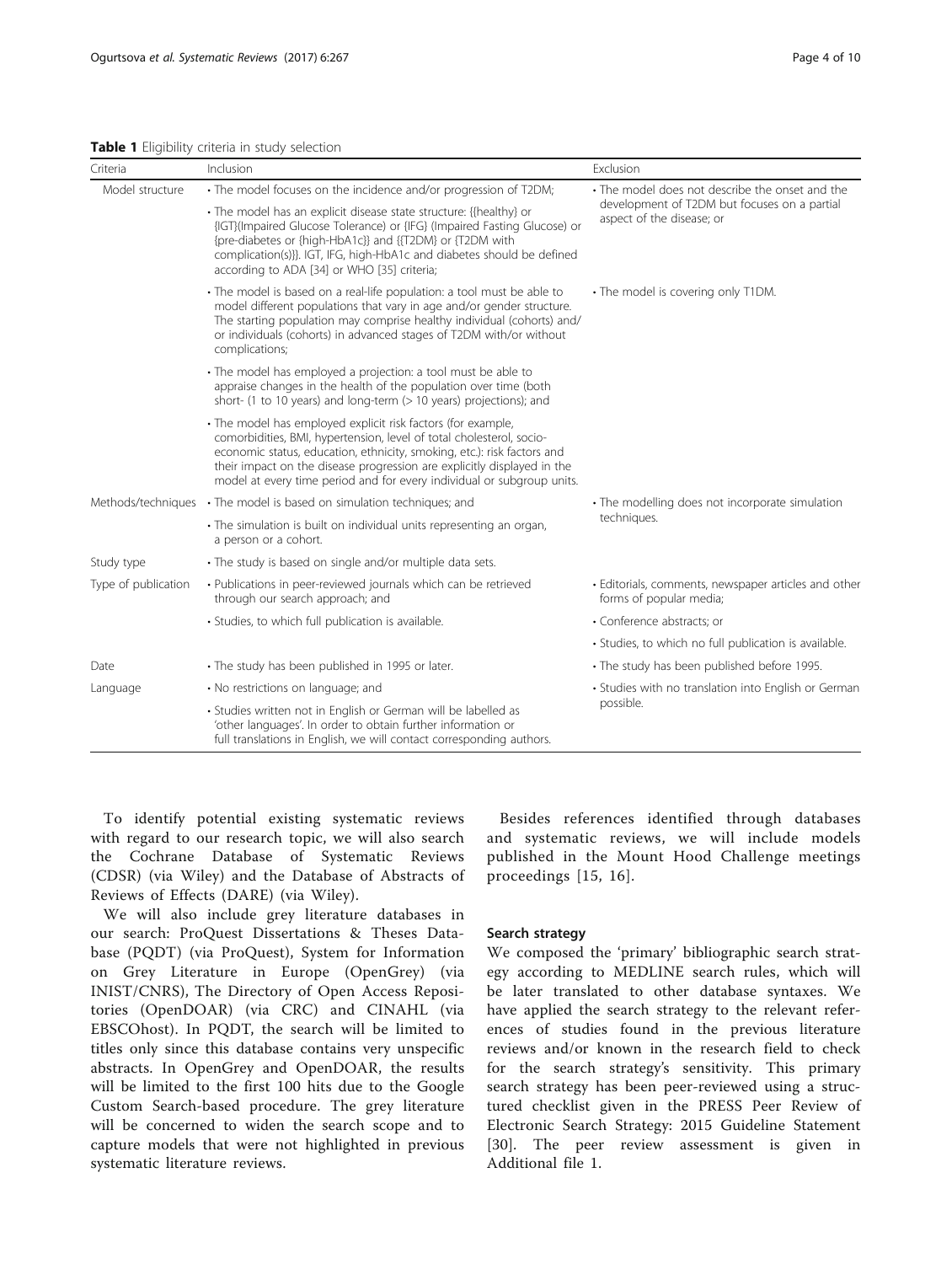<span id="page-4-0"></span>The details of this search strategy are given in Table 2.

# Technical tools

The references will be collected and stored in the reference manager Mendeley using its cloud-based platform [\[31](#page-9-0)]. The abstract and full text screening will be carried out using the web application Rayyan [\[32](#page-9-0)]. During the data extraction, we will fill in Google-doc spreadsheet forms that are stored on Google's cloud storage [[33\]](#page-9-0). All information will be shared and be made available within the working group. The access will be restricted to a private mode.

# Study selection

We will select data studies in several steps. First, we will identify all relevant studies by conducting the search in the scientific publication databases listed in the '[Information sources](#page-2-0)' section. We will remove

duplicates to reduce the reviewers' workload associated with the next steps.

Next, we will screen titles and abstracts of all references selected so far. Two tandems of researchers will independently review and include or exclude references guided by the eligibility criteria mentioned above. The title and abstract screening will be piloted first within the tandems independently and then between the tandems to adjust the procedure. Any disagreement and inconsistency in the final decisions will be recorded and resolved in the further discussion among all researchers involved in the screening.

Full text screening will be the final step within our study selection process. Two independent researchers will review full texts of the studies selected in the previous step to collect the final list of studies for data extraction. The decision on inclusion or exclusion will be made on the basis of the eligibility criteria. The full text screening will be piloted first to adjust the procedure. Any apparent

# Table 2 Search strategy for MEDLINE (via PubMed)

| Line                                                        | Search syntax                                                                                                                                                                                                                                                                                                                                                                                                                                                                                                                                                                                                                                                                                                                                                                                                                                                                                                                                                                                                                                                                                    | N of hits (2017/08/09) |
|-------------------------------------------------------------|--------------------------------------------------------------------------------------------------------------------------------------------------------------------------------------------------------------------------------------------------------------------------------------------------------------------------------------------------------------------------------------------------------------------------------------------------------------------------------------------------------------------------------------------------------------------------------------------------------------------------------------------------------------------------------------------------------------------------------------------------------------------------------------------------------------------------------------------------------------------------------------------------------------------------------------------------------------------------------------------------------------------------------------------------------------------------------------------------|------------------------|
| Subject of interest: DM                                     |                                                                                                                                                                                                                                                                                                                                                                                                                                                                                                                                                                                                                                                                                                                                                                                                                                                                                                                                                                                                                                                                                                  |                        |
| 1                                                           | ((((((((("Diabetes Mellitus" [MeSH Terms]) OR diabet* [Title/Abstract])<br>OR T2DM [Title/Abstract]))                                                                                                                                                                                                                                                                                                                                                                                                                                                                                                                                                                                                                                                                                                                                                                                                                                                                                                                                                                                            | 577,871                |
| Analyses of interest: computer simulation or Markov process |                                                                                                                                                                                                                                                                                                                                                                                                                                                                                                                                                                                                                                                                                                                                                                                                                                                                                                                                                                                                                                                                                                  |                        |
| $\overline{2}$                                              | (((((((((((markov [Title/Abstract]) OR "monte carlo" [Title/Abstract]) OR<br>"montecarlo" [Title/Abstract]) OR stochastic [Title/Abstract]) OR<br>deterministic [Title/Abstract]) OR "discrete event" [Title/Abstract])<br>OR "agent based" [Title/Abstract]) OR "agentbased" [Title/Abstract]))<br>OR "Computer Simulation" [MeSH Terms]) OR ((((computer<br>[Title/Abstract]) OR simulat* [Title/Abstract])) AND ((((model<br>[Title/Abstract]) OR models [Title/Abstract]) OR modelling<br>[Title/Abstract]) OR modeling [Title/Abstract]))                                                                                                                                                                                                                                                                                                                                                                                                                                                                                                                                                   | 402,382                |
| Filter for the date of interest (by current date)           |                                                                                                                                                                                                                                                                                                                                                                                                                                                                                                                                                                                                                                                                                                                                                                                                                                                                                                                                                                                                                                                                                                  |                        |
| 3                                                           | "1995/01/01" [Date--Publication]: "2017/06/19" [Date--Publication]                                                                                                                                                                                                                                                                                                                                                                                                                                                                                                                                                                                                                                                                                                                                                                                                                                                                                                                                                                                                                               | 16,229,578             |
| Filter with regard to animal population only for exclusion  |                                                                                                                                                                                                                                                                                                                                                                                                                                                                                                                                                                                                                                                                                                                                                                                                                                                                                                                                                                                                                                                                                                  |                        |
| 4                                                           | (Animals [MeSH Terms]) NOT ((Animals [MeSH Terms]) NOT<br>Humans [MeSH Terms])                                                                                                                                                                                                                                                                                                                                                                                                                                                                                                                                                                                                                                                                                                                                                                                                                                                                                                                                                                                                                   | 16,531,079             |
| Types of publications for exclusion                         |                                                                                                                                                                                                                                                                                                                                                                                                                                                                                                                                                                                                                                                                                                                                                                                                                                                                                                                                                                                                                                                                                                  |                        |
| 5                                                           | (((((Comment [Publication Type]) OR Letter [Publication Type])<br>OR "Newspaper Article" [Publication Type]) OR News [Publication<br>Type]) OR Addresses [Publication Type]) OR Editorial [Publication<br>Type]) OR "Published Erratum" [Publication Type]                                                                                                                                                                                                                                                                                                                                                                                                                                                                                                                                                                                                                                                                                                                                                                                                                                       | 1,783,994              |
| Combination of search terms                                 |                                                                                                                                                                                                                                                                                                                                                                                                                                                                                                                                                                                                                                                                                                                                                                                                                                                                                                                                                                                                                                                                                                  |                        |
| (((1 AND 2 AND 3) NOT 4) NOT 5)                             | ((((((((("Diabetes Mellitus" [MeSH Terms]) OR diabet* [Title/Abstract])<br>OR T2DM [Title/Abstract])) AND (((((((((((markov [Title/Abstract]) OR<br>"monte carlo" [Title/Abstract]) OR "montecarlo" [Title/Abstract]) OR<br>stochastic [Title/Abstract]) OR deterministic [Title/Abstract]) OR<br>"discrete event" [Title/Abstract]) OR "agent based" [Title/Abstract])<br>OR "agentbased" [Title/Abstract])) OR "Computer Simulation" [MeSH<br>Terms]) OR ((((computer [Title/Abstract]) OR simulat* [Title/Abstract]))<br>AND ((((model [Title/Abstract]) OR models [Title/Abstract]) OR modelling<br>[Title/Abstract]) OR modeling [Title/Abstract])))) AND "1995/01/01"<br>[Date-Publication]: "2017/06/19" [Date-Publication])) AND ((Animals<br>[MeSH Terms]) NOT ((Animals [MeSH Terms]) NOT Humans [MeSH<br>Terms])))) NOT (((((((Comment [Publication Type]) OR Letter [Publication<br>Type]) OR "Newspaper Article" [Publication Type]) OR News [Publication<br>Type]) OR Addresses [Publication Type]) OR Editorial [Publication Type])<br>OR "Published Erratum" [Publication Type]) | 2690                   |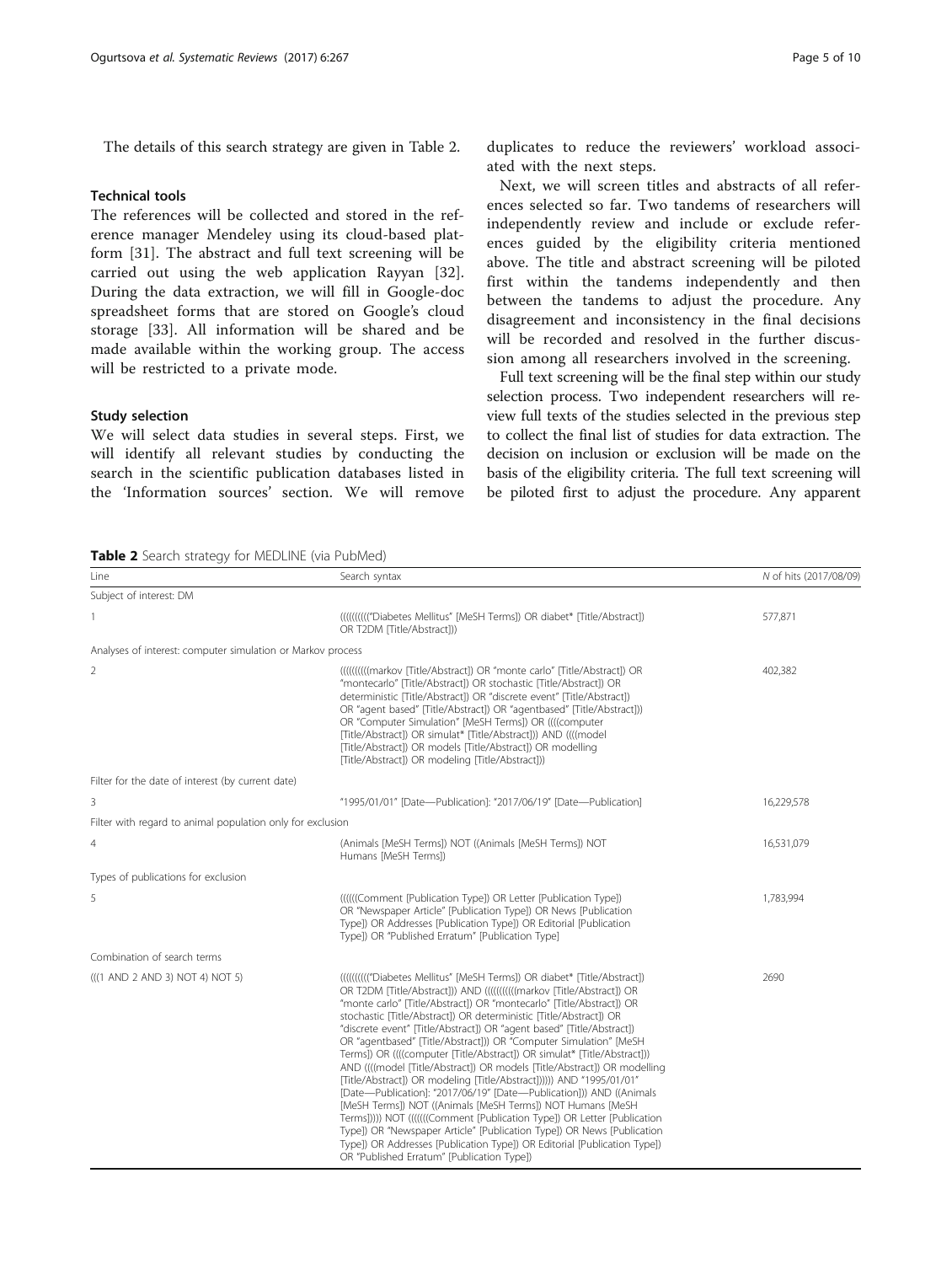discrepancies appearing during the full text screening will be resolved by a third, independent reviewer.

The screening process will be reported accurately and in sufficient detail—including the title and abstract screening and the full text screening—to complete a PRISMA flowchart [\[27](#page-9-0)]. The number of the excluded studies (with reasons for exclusion for those excluded from the full text screening step) will be recorded. Tables for 'Characteristics of excluded studies' and 'Characteristics of included studies' will be provided.

# Additional data source selection

During the title/abstract screening, we will collect systematic literature reviews addressing diabetes modelling as a potential reference source of interest.

After the full text screening, we will export the reference list of all publications identified for the data extraction. Moreover, we will check forward citations of these publications by tracking them in different citation databases (Scopus, Web of Science). Also, we will apply PubMed's 'related articles' feature for the same papers to collect the first 20 hits. The restricted number of hits is voluntarily chosen to reduce the workload. All references gathered in this step will be subject to the same steps as described in the '[Study](#page-4-0) [selection](#page-4-0)' section.

All researchers who conducted the eligible studies or built the selected models will be contacted by e-mail for information on unpublished or ongoing studies related to the objectives of the systematic review.

We will send a written request to experts in the field through open and private communication channels (i.e. emails, subscription newsletters and professional boards) to check if a pre-final list of the identified models is complete and sufficient. If some undetected models are mentioned, we will include them in our review.

# Data extraction

Two reviewers will independently extract data from all included studies after the full text review by filling in a predefined data extraction spreadsheet. The data extraction spreadsheet was first piloted. The data extraction table is provided in addition to the paper documents (Additional file [2](#page-7-0)).

Data to be extracted will be arranged into the following categories:

- 1. Model characteristics;
- 2. Types of validation involved;
- 3. External validation: definition, description and use;
- 4. Data sources used in the external validation: description and use;
- 5. Results of the external validation: methods and reporting formats;
- 6. Miscellaneous (conflict of interest and factors not considered).

The data extraction sheet 'extraction form' is provided in addition to the paper documents.

Authors of studies included in the full text review that do not provide sufficient information on the external validation in the retrieved articles will be contacted for further information.

# Quality appraisal

The data extraction sheet contains questions and categories that are related to the quality appraisal of the validation. These parameters are based on the collaborative ISPOR, the Academy of Managed Care Pharmacy (AMCP) and the National Pharmaceutical Council (NPC) (ISPOR-AMCP-NPC) guidance on assessing the relevance and credibility of modelling studies [\[17\]](#page-8-0), the ADA Guidelines for Computer Modelling of Diabetes and Its Complications [\[9](#page-8-0)], the Mount Hood Challenge reports [[15](#page-8-0), [16](#page-8-0)] and other materials discussing the validation of computer models in health care research. In line with our main objective, the assessment of studies will be limited to the credibility section of the questionnaire. If information is not provided, we will assign 'Not Applicable', 'Not Reported,' 'Not Enough Information' or 'Not Enough Training' to the corresponding questions/categories.

# Data synthesis

Since the models are different and the external validation approaches are largely diverse, we will concise results in a narrative descriptive analysis summarizing the definitions and approaches used in different models: data sources, techniques or methods used. In the end, we will provide a summary of what has been done in the external validation of diabetes models up to now.

# **Discussion**

This protocol describes objectives, methods and steps of an upcoming systematic review that will include studies on external validation of simulation-based computer models designed to represent T2DM incidence and progression in humans. To the best of our knowledge, this contribution to the scientific community is novel since no publications are specially targeting the external validation of T2DM models systematically. The objectives are to identify and define the approaches that are being used for external validation of the T2DM models, appraise the quality of the validation procedures and their reporting and summarize findings to provide a broad overview of the current practice in the field.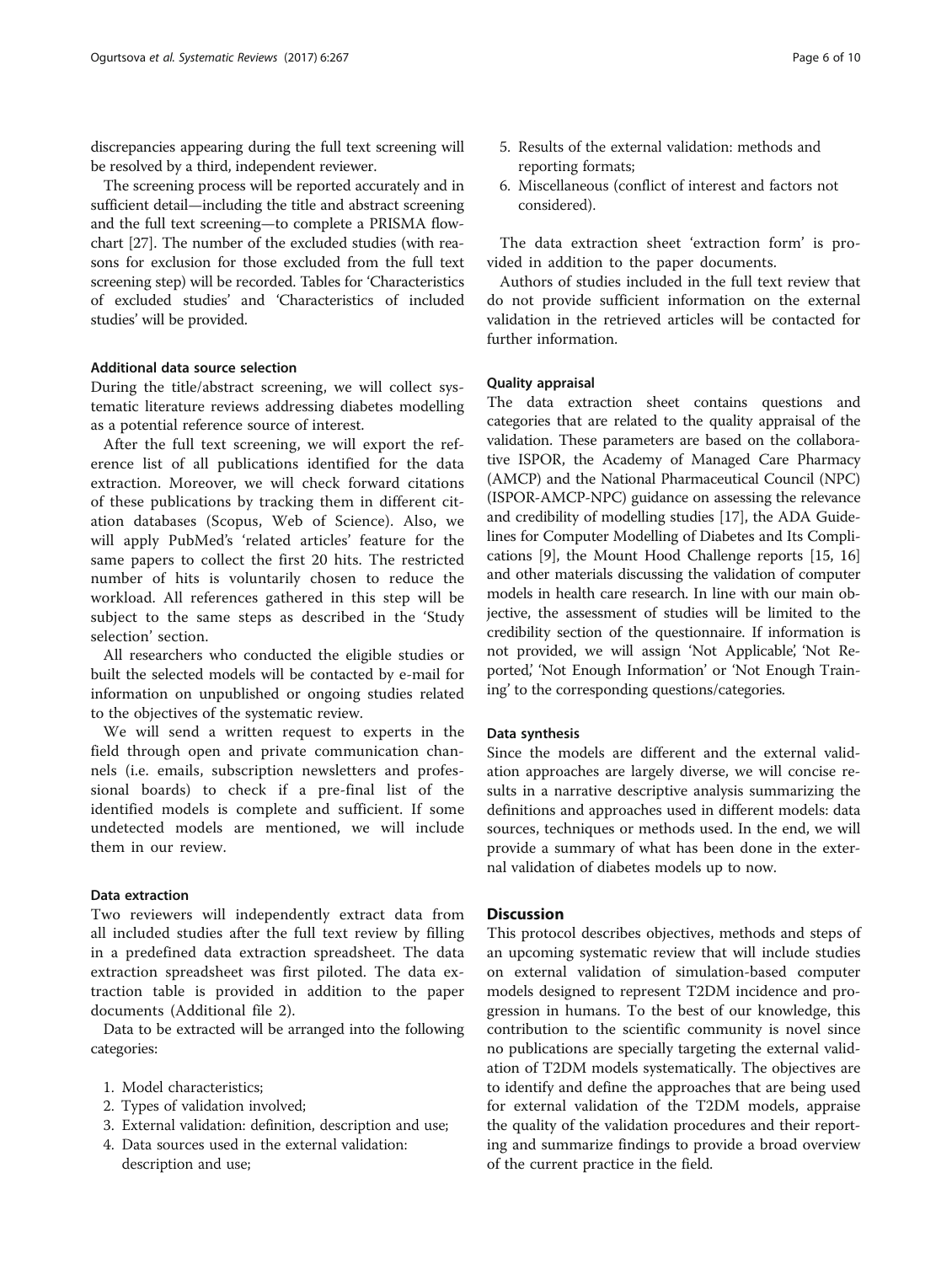# <span id="page-6-0"></span>Appendix Details of electronic bibliographic database search strategies

Table 3 PRISMA-P (Preferred Reporting Items for Systematic review and Meta-Analysis Protocols) 2015 checklist: recommended items to address in a systematic review protocol\* [\[29\]](#page-9-0)

| Section and topic          | Item No | Checklist item                                                                                                                                                                                                                            | PAGE NUMBER (SUBMITTED MANUSCRIPT)<br>AND AUTHOR'S RESPONSE (KO)                                                                                                                                    |
|----------------------------|---------|-------------------------------------------------------------------------------------------------------------------------------------------------------------------------------------------------------------------------------------------|-----------------------------------------------------------------------------------------------------------------------------------------------------------------------------------------------------|
| ADMINISTRATIVE INFORMATION |         |                                                                                                                                                                                                                                           |                                                                                                                                                                                                     |
| Title:                     |         |                                                                                                                                                                                                                                           |                                                                                                                                                                                                     |
| Identification             | 1a      | Identify the report as a protocol of a systematic<br>review                                                                                                                                                                               | See page 1, Title: External validation of type 2<br>diabetes computer simulation models:<br>definitions, approaches, implications and room<br>for improvement-a protocol for a systematic<br>review |
| Update                     | 1b      | If the protocol is for an update of a previous<br>systematic review, identify as such                                                                                                                                                     | Not applicable                                                                                                                                                                                      |
| Registration               | 2       | If registered, provide the name of the registry<br>(such as PROSPERO) and registration number                                                                                                                                             | See page 2, Section: Systematic review<br>registration: PROSPERO CRD42017069983.                                                                                                                    |
| Authors:                   |         |                                                                                                                                                                                                                                           |                                                                                                                                                                                                     |
| Contact                    | 3a      | Provide name, institutional affiliation, e-mail<br>address of all protocol authors; provide physical<br>mailing address of corresponding author                                                                                           | See page 1<br>Section: Author's affiliations                                                                                                                                                        |
| Contributions              | 3b      | Describe contributions of protocol authors and<br>identify the quarantor of the review                                                                                                                                                    | See page 13, Section: Authors' contributions                                                                                                                                                        |
| Amendments                 | 4       | If the protocol represents an amendment of a<br>previously completed or published protocol,<br>identify as such and list changes; otherwise,<br>state plan for documenting important<br>protocol amendments                               | See page 13, Section: Protocol amendments                                                                                                                                                           |
| Support:                   |         |                                                                                                                                                                                                                                           |                                                                                                                                                                                                     |
| Sources                    | 5a      | Indicate sources of financial or other support<br>for the review                                                                                                                                                                          | See page 13, Section: Funding                                                                                                                                                                       |
| Sponsor                    | 5b      | Provide name for the review funder and/or<br>sponsor                                                                                                                                                                                      | Not applicable                                                                                                                                                                                      |
| Role of sponsor or funder  | 5c      | Describe roles of funder(s), sponsor(s), and/or<br>institution(s), if any, in developing the protocol                                                                                                                                     | Not applicable                                                                                                                                                                                      |
| <b>INTRODUCTION</b>        |         |                                                                                                                                                                                                                                           |                                                                                                                                                                                                     |
| Rationale                  | 6       | Describe the rationale for the review in the<br>context of what is already known                                                                                                                                                          | See pages 2 and 4, Section: Background<br>and Study objectives and rationale                                                                                                                        |
| Objectives                 | 7       | Provide an explicit statement of the question(s)<br>the review will address with reference to<br>participants, interventions, comparators, and<br>outcomes (PICO)                                                                         | Not applicable                                                                                                                                                                                      |
| <b>METHODS</b>             |         |                                                                                                                                                                                                                                           |                                                                                                                                                                                                     |
| Eligibility criteria       | 8       | Specify the study characteristics (such as PICO,<br>study design, setting, time frame) and report<br>characteristics (such as years considered, language,<br>publication status) to be used as criteria for<br>eligibility for the review | See page 5, Section: Eligibility criteria                                                                                                                                                           |
| Information sources        | 9       | Describe all intended information sources (such<br>as electronic databases, contact with study authors,<br>trial registers or other grey literature sources) with<br>planned dates of coverage                                            | See page 8, Section: Information Sources                                                                                                                                                            |
| Search strategy            | 10      | Present draft of search strategy to be used for at<br>least one electronic database, including planned<br>limits, such that it could be repeated                                                                                          | See Table 2. Search strategy for MEDLINE<br>(via PubMed)                                                                                                                                            |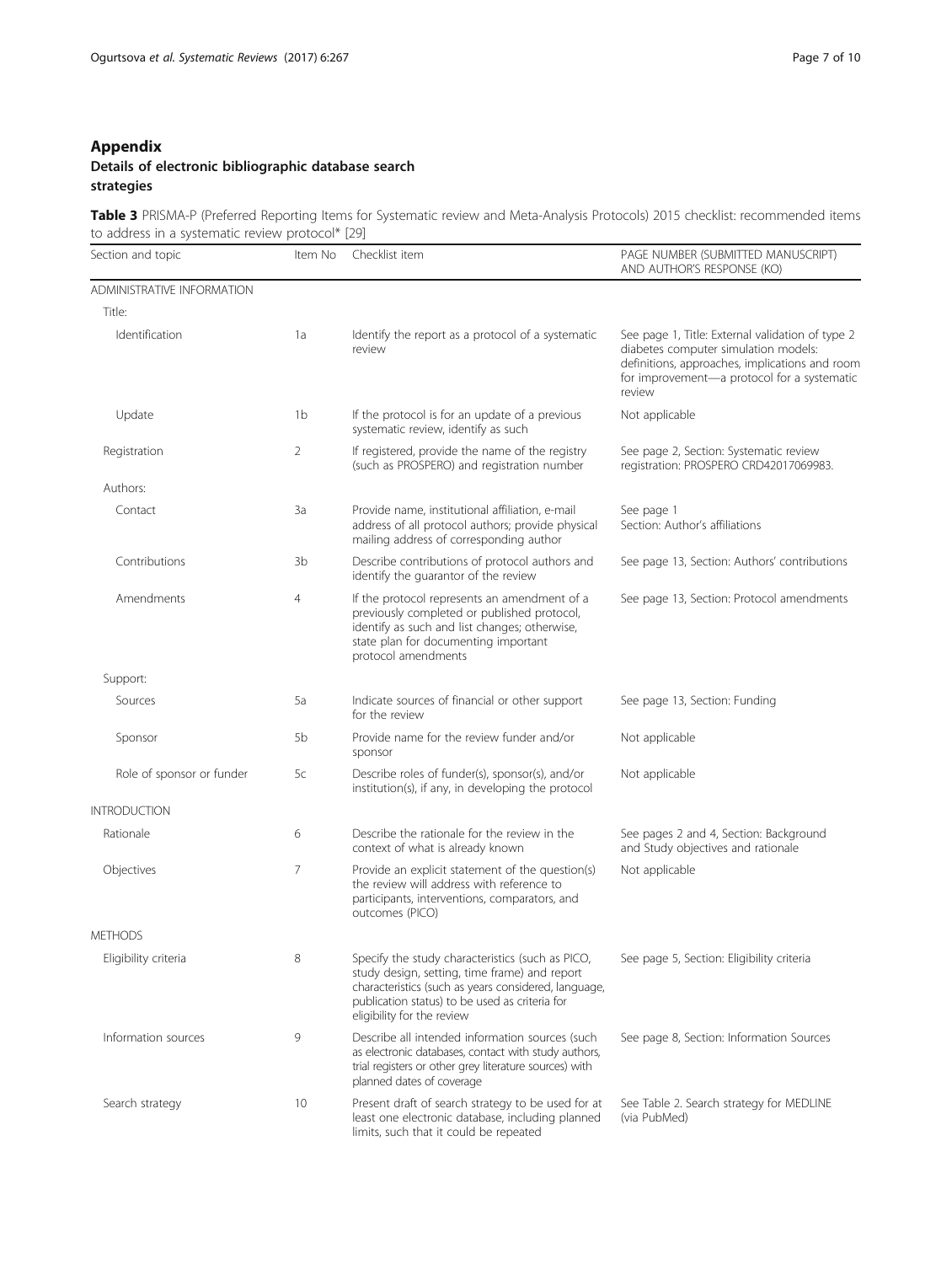| Section and topic                    | Item No         | Checklist item                                                                                                                                                                                                                                               | PAGE NUMBER (SUBMITTED MANUSCRIPT)<br>AND AUTHOR'S RESPONSE (KO) |
|--------------------------------------|-----------------|--------------------------------------------------------------------------------------------------------------------------------------------------------------------------------------------------------------------------------------------------------------|------------------------------------------------------------------|
| Study records:                       |                 |                                                                                                                                                                                                                                                              |                                                                  |
| Data management                      | 11a             | Describe the mechanism(s) that will be used to<br>manage records and data throughout the review                                                                                                                                                              | See page 10, Section: Technical tools                            |
| Selection process                    | 11 <sub>b</sub> | State the process that will be used for selecting<br>studies (such as two independent reviewers)<br>through each phase of the review (that is,<br>screening, eligibility and inclusion in meta-<br>analysis)                                                 | See page 10, Section: Study selection                            |
| Data collection process              | 11c             | Describe planned method of extracting data<br>from reports (such as piloting forms, done<br>independently, in duplicate), any processes for<br>obtaining and confirming data from investigators                                                              | See page 11, Section: Data extraction                            |
| Data items                           | 12              | List and define all variables for which data will<br>be sought (such as PICO items, funding sources),<br>any pre-planned data assumptions and<br>simplifications                                                                                             | See Additional file 2                                            |
| Outcomes and prioritization          | 13              | List and define all outcomes for which data will<br>be sought, including prioritization of main and<br>additional outcomes, with rationale                                                                                                                   | Not applicable                                                   |
| Risk of bias in individual studies   | 14              | Describe anticipated methods for assessing risk<br>of bias of individual studies, including whether<br>this will be done at the outcome or study level,<br>or both; state how this information will be used<br>in data synthesis                             | Not applicable                                                   |
| Data synthesis                       | 15a             | Describe criteria under which study data will be<br>quantitatively synthesised                                                                                                                                                                               | Not applicable                                                   |
|                                      | 15 <sub>b</sub> | If data are appropriate for quantitative synthesis,<br>describe planned summary measures, methods<br>of handling data and methods of combining<br>data from studies, including any planned<br>exploration of consistency (such as $I^2$ , Kendall's $\tau$ ) | Not applicable                                                   |
|                                      | 15c             | Describe any proposed additional analyses (such<br>as sensitivity or subgroup analyses, meta-regression)                                                                                                                                                     | Not applicable                                                   |
|                                      | 15d             | If quantitative synthesis is not appropriate,<br>describe the type of summary planned                                                                                                                                                                        | See page 12, Section: Data synthesis                             |
| Meta-bias(es)                        | 16              | Specify any planned assessment of meta-bias(es)<br>(such as publication bias across studies, selective<br>reporting within studies)                                                                                                                          | Not applicable                                                   |
| Confidence in cumulative<br>evidence | 17              | Describe how the strength of the body of<br>evidence will be assessed (such as GRADE)                                                                                                                                                                        | Not applicable                                                   |

<span id="page-7-0"></span>Table 3 PRISMA-P (Preferred Reporting Items for Systematic review and Meta-Analysis Protocols) 2015 checklist: recommended items to address in a systematic review protocol\* [\[29\]](#page-8-0) (Continued)

 $\frac{1}{3}$  It is strongly recommended that this checklist be read in conjunction with the PRISMA-P Explanation and Elaboration (cite when available) for important clarification on the items. Amendments to a review protocol should be tracked and dated. The copyright for PRISMA-P (including checklist) is held by the PRISMA-P Group and is distributed under a Creative Commons Attribution Licence 4.0

# Additional files

[Additional file 1:](dx.doi.org/10.1186/s13643-017-0664-7) Search submission and peer review assessment, the protocol of peer review of the search terms. The file contains the application and the assessment of the search terms written in MEDLINE syntax and designed for the present review. (PDF 463 kb)

[Additional file 2:](dx.doi.org/10.1186/s13643-017-0664-7) The data extraction table. The file is an example of a data extraction form that will be used for collecting data in this review. (XLSX 140 kb)

### Abbreviations

ADA: The American Diabetes Association; AMCP: The Academy of Managed Care Pharmacy; CDC-RTI: The US Centers for Disease Control and Prevention, Research Triangle Institute; CDSR: The Cochrane Database of Systematic Reviews; CENTRAL: Cochrane Central Register of Controlled Trials; CINAHL: Cumulative Index to Nursing and Allied Health Literature; CORE: The Quintiles IMS CORE Diabetes Model; CRC: Centre for Research Communications; DARE: The Database of Abstracts of Reviews of Effects; DM: Diabetes mellitus; EMBASE: Excerpta Medica database; HbA1c: Glycated hemoglobin; IDF: International Diabetes Federation; IFG: Impaired fasting glucose; IGT: Impaired glucose tolerance; INIST/CNRS: Institut de l'information scientifique et technique/Centre national de la recherche scientifique; ISPOR: The International Society for Pharmacoeconomics and Outcomes Research; MEDLINE: Medical Literature Analysis and Retrieval System Online; NHS EED: NHS Economic Evaluation Database; NLM: US National Library of Medicine; NPC: The National Pharmaceutical Council; OpenDOAR: The Directory of Open Access Repositories; OpenGrey: System for Information on Gray Literature in Europe; PQDT: The ProQuest Dissertations & Theses Database; PRESS: Peer Review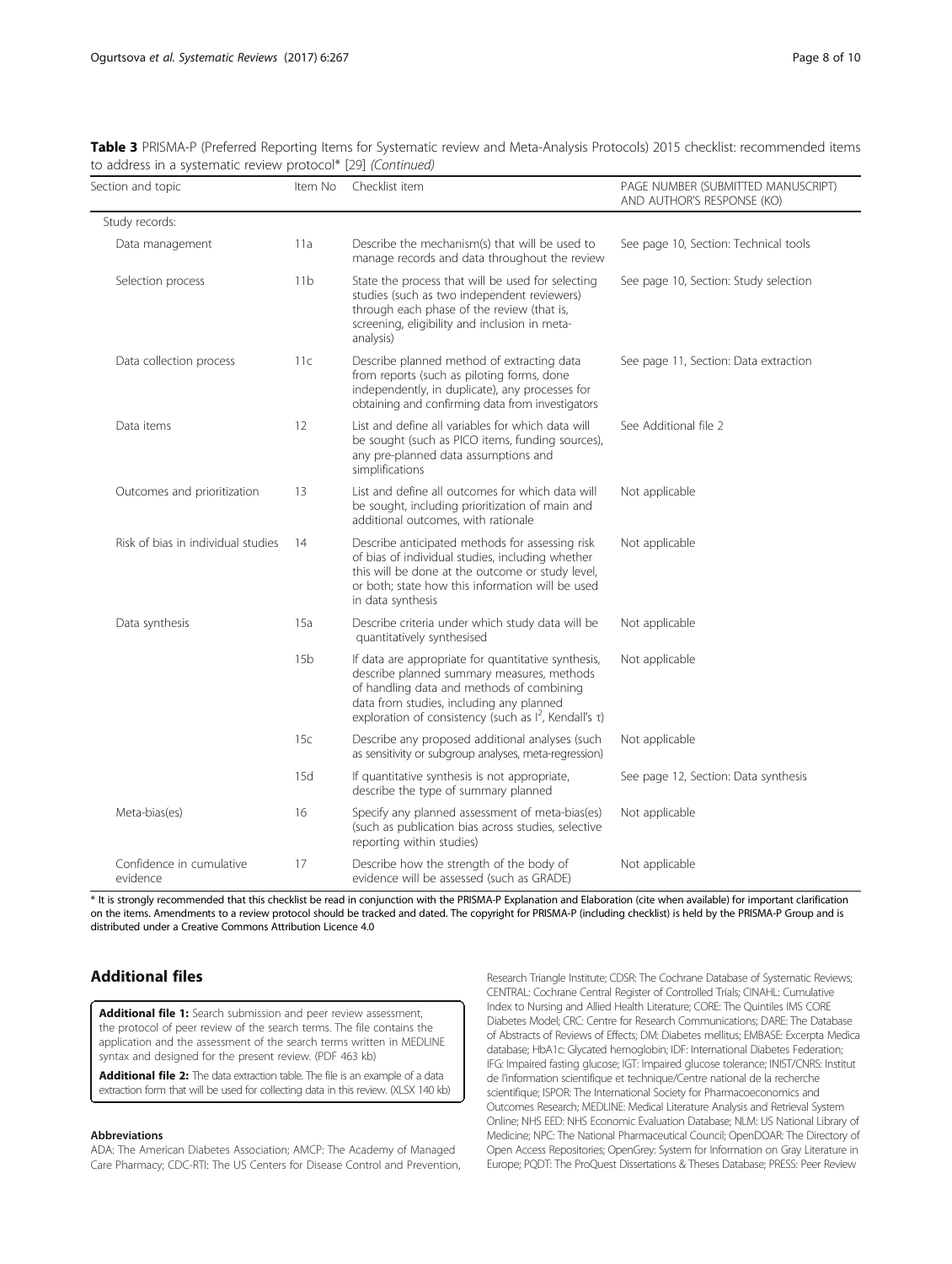<span id="page-8-0"></span>of Electronic Search Strategies; PRISMA: The Preferred Reporting Items in Systematic Reviews and Meta-analyses; PRISMA-P: The Preferred Reporting Items in Systematic Reviews and Meta-analyses for Protocols; PROSPERO: The International Prospective Register of Systematic Reviews; T1DM: Type 1 diabetes mellitus; T2DM: Type 2 diabetes mellitus; UKPDS: The United Kingdom Prospective Diabetes Study

### Acknowledgements

Not applicable.

### Funding

This study is funded by the German Federal Ministry for Education and Research (Bundesministerium für Bildung und Forschung, BMBF) and the German Centre for Diabetes Research (Deutsches Zentrum für Diabetesforschung, DZD). The funding bodies played no role in developing the protocol.

### Availability of data and materials

Not applicable.

#### Protocol amendments

If the present protocol is substantially amended after an initiation that may impact on the conduct of the study (including eligibility criteria, study objectives, study design, study procedures and analysis), then this amendment will be agreed upon by all collaborators prior to the implementation and will be documented in a note to a later publication or a report (section 'Differences between protocol and review').

### Authors' contributions

All authors made substantial contributions to the conception and design of the study and reviewed all documents and materials. KO was responsible for the development of the study design as well as the formulation of the study question, the selection criteria and the search terms. TH peer-reviewed and amended the search strategy and the data extraction sheets. KO was responsible for compiling the table and the data extraction spreadsheet. KO drafted the first manuscript, and all the authors contributed to the manuscript revision before the final version. All authors read and approved the final manuscript. KO is the guarantor of the review.

### Authors' information

KO is a modeller and statistician in the Institute for Health Services Research and Health Economics at the German Diabetes Centre, Düsseldorf, Germany. TLH is currently a research associate with the Research Group for Evidencebased Public Health, BIPS & University Bremen, Bremen, Germany. UL is a researcher in the Institute for Health Services Research and Health Economics at the German Diabetes Centre, Düsseldorf, Germany. CMD is, next to his industrial affiliation, a visiting researcher at the Institute for Health Services Research and Health Economics at the Heinrich-Heine-University, Düsseldorf, Germany.

SKL is the group head of the Research Group for Evidence-based Public Health, BIPS & University Bremen, Bremen, Germany.

AX is the head of the Institute for Health Services Research and Health Economics at the German Diabetes Centre in Düsseldorf and the head of the Institute for Health Services Research and Health Economics at the Heinrich-Heine-University, Düsseldorf, Germany.

#### Ethics approval and consent to participate

Not applicable.

### Consent for publication

Not applicable.

#### Competing interests

Apart from his academic affiliation, CMD is employed by Bayer Vital GmbH, Leverkusen, Germany. Other authors declare that they have no competing interests.

# Publisher's Note

Springer Nature remains neutral with regard to jurisdictional claims in published maps and institutional affiliations.

### Author details

<sup>1</sup>Institute for Health Services Research and Health Economics, German Diabetes Center (DDZ), Leibniz Center for Diabetes Research at Heinrich Heine University, Auf'm Hennekamp 65, 40225 Düsseldorf, Germany. <sup>2</sup> <sup>2</sup>Institute for Public Health and Nursing Research-IPP, Health Sciences Bremen, University of Bremen, Bremen, Germany. <sup>3</sup>Research Group for Evidence-Based Public Health, Leibniz Institute for Prevention Research and Epidemiology-BIPS, Bremen, Germany. <sup>4</sup>Institute for Health Services Research and Health Economics, Centre for Health and Society, Faculty of Medicine, Heinrich-Heine University Düsseldorf, Düsseldorf, Germany. 5 German Center for Diabetes Research (DZD), Neuherberg, Germany.

### Received: 15 August 2017 Accepted: 12 December 2017 Published online: 29 December 2017

#### References

- 1. Ogurtsova K, da Rocha Fernandes JD, Huang Y, Linnenkamp U, Guariguata L, Cho NH, et al. IDF diabetes atlas: global estimates for the prevalence of diabetes for 2015 and 2040. Diabetes Res Clin Pract. 2017;128:40–50.
- 2. Deshpande AD, Harris-Hayes M, Schootman M. Epidemiology of diabetes and diabetes-related complications. Phys Ther. 2008;88:1254–64.
- 3. The Diabetes Prevention Program Research Group. The prevalence of retinopathy in impaired glucose tolerance and recent-onset diabetes in the diabetes prevention program. Diabet Med. 2007;24:137–44.
- 4. Porta M, Curletto G, Cipullo D, Rigault de la Longrais R, Trento M, Passera P, et al. Estimating the delay between onset and diagnosis of type 2 diabetes from the time course of retinopathy prevalence. Diabetes Care. 2014;37:1668–74.
- 5. Zhang P, Gregg E. Global economic burden of diabetes and its implications. Lancet Diabetes Endocrinol. 2017;5:404–5.
- 6. Marshall DA, Burgos-Liz L, IJzerman MJ, Crown W, Padula WV, Wong PK, et al. Selecting a dynamic simulation modeling method for health care delivery research-part 2: report of the ISPOR Dynamic Simulation Modeling Emerging Good Practices Task Force. Value Health. 2015;18:147–60.
- 7. Briggs ADM, Wolstenholme J, Blakely T, Scarborough P. Choosing an epidemiological model structure for the economic evaluation of noncommunicable disease public health interventions. Popul Health Metr. 2016; 14:17.
- 8. Salleh S, Thokala P, Brennan A, Hughes R, Booth A. Simulation modelling in healthcare: an umbrella review of systematic literature reviews. PharmacoEconomics. 2017;35(9):937–49.
- 9. American Diabetes Association Consensus Panel. Guidelines for computer modeling of diabetes and its complications. Diabetes Care. 2004;27:2262–5.
- 10. Lifetime benefits and costs of intensive therapy as practiced in the diabetes control and complications trial. The Diabetes Control and Complications Trial Research Group. JAMA. 1996;276(17):1409–15. Erratum in: JAMA 1997; 278(1):25.
- 11. Tarride J-E, Hopkins R, Blackhouse G, Bowen JM, Bischof M, Von Keyserlingk C, et al. A review of methods used in long-term cost-effectiveness models of diabetes mellitus treatment. PharmacoEconomics. 2010;28:255–77.
- 12. Eastman RC, Javitt JC, Herman WH, Dasbach EJ, Zbrozek AS, Dong F, et al. Model of complications of NIDDM: I. Model construction and assumptions. Diabetes Care. 1997;20:725–34.
- 13. Yi Y, Philips Z, Bergman G, Burslem K. Economic models in type 2 diabetes. Curr Med Res Opin. 2010;26:2105–18.
- 14. Charokopou M, Sabater FJ, Townsend R, Roudaut M, McEwan P, Verheggen BG. Methods applied in cost-effectiveness models for treatment strategies in type 2 diabetes mellitus and their use in Health Technology Assessments: a systematic review of the literature from 2008 to 2013. Curr Med Res Opin. 2016;32:207–18.
- 15. Palmer AJ, Hornberger J, Palmer AJ, Mount Hood Modeling Group, Clarke P, Gray A, et al. Computer modeling of diabetes and its complications: a report on the fifth Mount Hood challenge meeting. Value Health 2013;16:453–454.
- 16. The Mount Hood 4 Modeling Group. Computer modeling of diabetes and its complications: a report on the fourth Mount Hood challenge meeting. Diabetes Care. 2007;30:1638–46.
- 17. Caro JJ, Eddy DM, Kan H, Kaltz C, Patel B, Eldessouki R, et al. Questionnaire to assess relevance and credibility of modeling studies for informing health care decision making: an ISPOR-AMCP-NPC Good Practice Task Force report. Value Health. 2014;17:174–82.